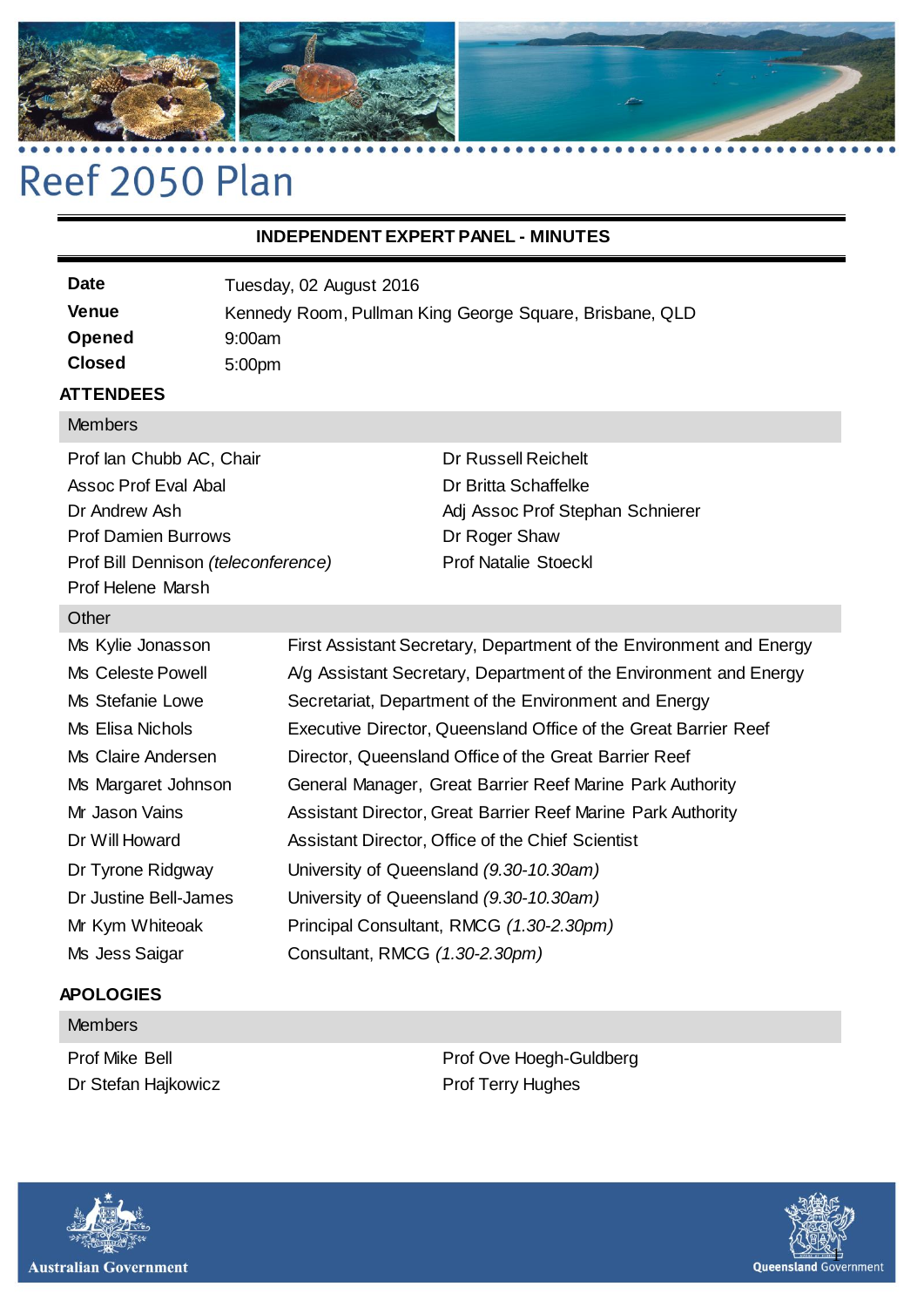### **1 Acknowledgement of Country**

The Chair acknowledged the Turrbal and Yaggera Peoples as the traditional custodians of the area. He acknowledged their continuing culture and the contribution they make to the region and paid respects to Elders both past and present.

### **2 Welcome to Members**

The Chair welcomed members to the meeting and noted apologies. The Chair outlined the focus for the workshop and asked the Panel to ensure clear actionable outcomes are identified from each agenda item.

### **3 Secretariat Administration**

Ms Kylie Jonasson gave a briefing to the Panel on the new Minister for the Environment and Energy, the Hon Josh Frydenberg MP.

The Secretariat outlined relevant housekeeping issues for the day.

The Panel endorsed the minutes from the third meeting on 5 April 2016.

The Panel endorsed changes to minutes from meetings 1 and 2, noting that individuals will only be identified when referring to presentations or action items. The Secretariat will discuss changes with absent Panel members that changes relate to before finalising.

The Chair addressed conflict of interests raised by Panel members. The Panel agreed that in future, the Secretariat will summarise conflict of interests and include in meeting papers.

### **4 Blue Carbon: opportunities for multiple benefits for the GBR**

Dr Justine Bell-James and Dr Tyrone Ridgway from the Global Change Institute, University of Queensland, gave a presentation on behalf of Professor Ove Hoegh-Guldberg on blue carbon and the opportunities for multiple benefits within the Great Barrier Reef. The presentation outlined the issues surrounding blue carbon and identified opportunities for actions and policy development relevant to the Reef 2050 Plan. The Panel discussed the issues raised.

Noting that climate change is the greatest threat facing the Reef, the Panel agreed that sequestering carbon is important for the protection of the Reef, and projects outside the Great Barrier Reef area can benefit the Reef indirectly if there is a good opportunity to sequester to reduce carbon globally. However the Panel noted that their terms of reference are specifically linked to protection of the Reef, and therefore consider direct benefits to the Reef should be the foremost consideration in consideration of projects.

The Panel noted that there is still uncertainty around relative merit of different vegetation types for blue carbon sequestration. There is a need to better understand the relative benefits of terrestrial and marine ecosystem types, including longevity of results (for example, resilience to diebacks), regional variation in ability to sequester, time for the benefit to manifest and long term maintenance cost.

Noting that there is greater level of understanding of sequestration by terrestrial ecological communities, the Panel agreed that work should proceed to examine the stocks, flows, opportunities and management of blue carbon, as it relates to the Great Barrier Reef. The Panel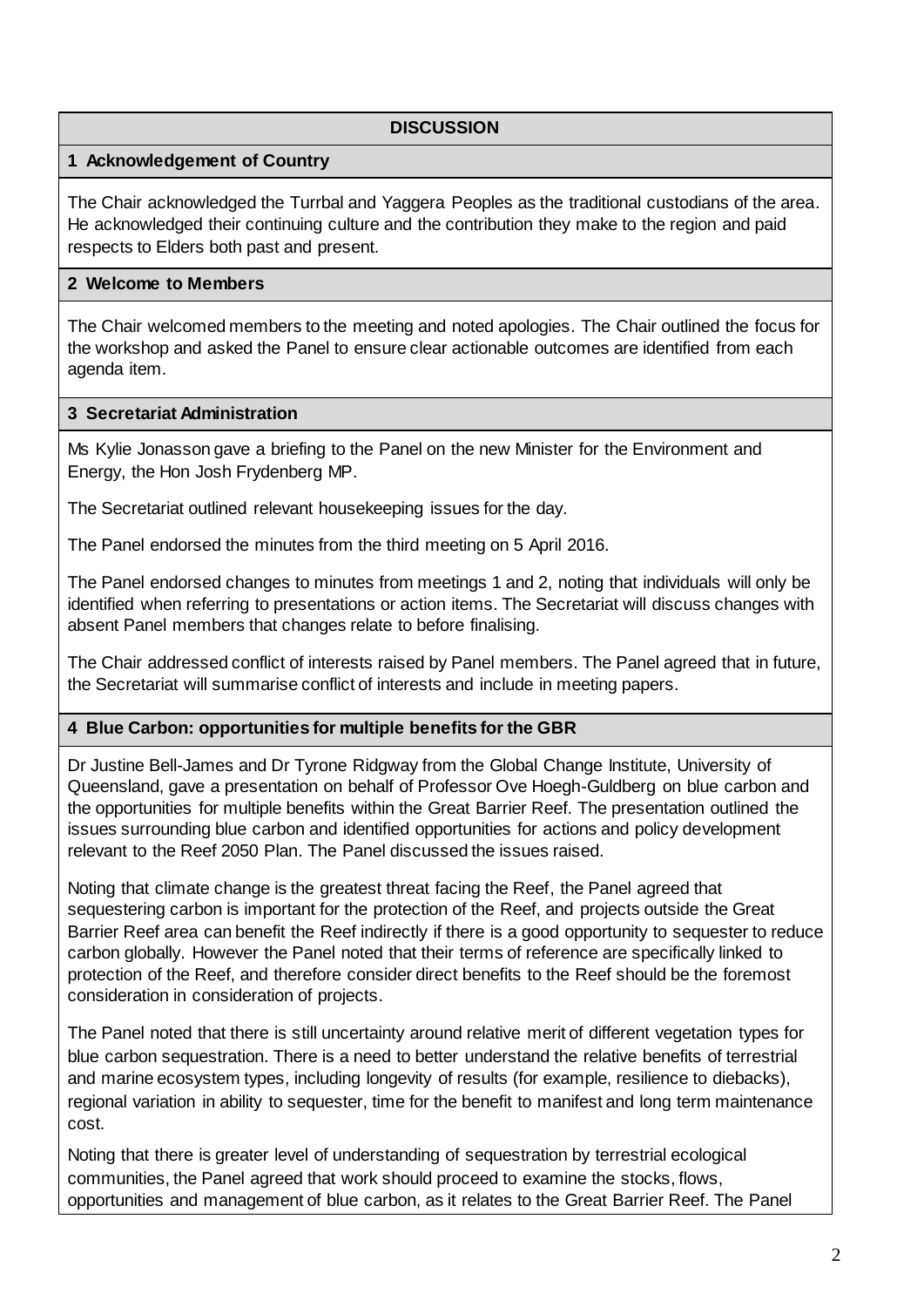noted that there are blue carbon initiatives underway (including through the Australian Government) and agreed that a working group may not be the right mechanism to further this work at this time.

The Panel agreed that outcomes of the work into blue carbon should be actively considered when undertaking the mid-term review of the Reef 2050 Plan in 2018.

### **5 Ecosystem restoration**

Dr Britta Schaffelke gave a presentation on ecosystem restoration and the tools available to help the Reef recover and be more resilient. The discussion explored the need, appropriateness and options to enhance recovery or actively restore degraded ecosystems in the Great Barrier Reef region, particularly in the marine environment (as opposed to the adjacent catchment where the need to intervene through restoration activities has been accepted for the last few decades).



# **Extent of climate change and ocean acidification**

The Panel debated the ethics of intervention agreed that maximizing the resilience of the Reef is the desired outcome, noting that a pristine ecosystem is not necessarily an adequate protection against future challenges.

The Panel agreed that more efforts are required to support reef resilience, particularly in light of the ongoing and increasing climate change impacts over the next few decades.

The Panel noted that a range of methods are likely to be required, ranging from support for passive recovery to full interventions. Different levels of success have been observed in research to date and the longevity of benefits from interventions are still questionable.

The Panel agreed that there are many factors involved in decisions to choose the area and method to rehabilitate. For example:

- Long term natural trends
- Cost (expensive set-up, cheap maintenance)
- State of knowledge
- Success rates
- Desired and expected outcomes
- Scale of desired impact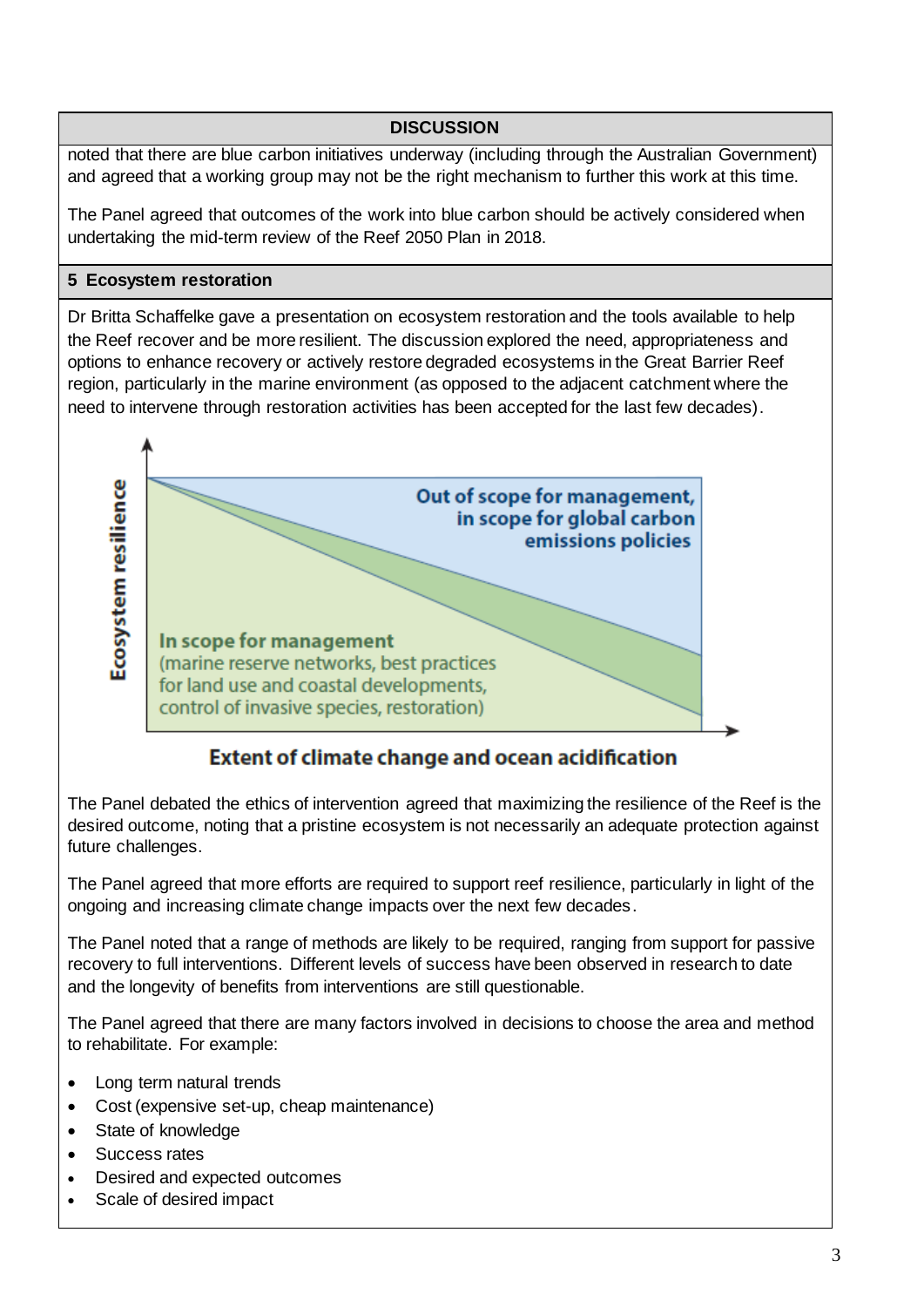The Panel noted that Australia is obliged to protect the outstanding universal value of the World Heritage Area. Strategic intervention will be required to achieve the best outcome for available investment. It is not possible to intervene everywhere

The Panel noted the need for continued research into methods of rehabilitation and recovery as well as support for the design of a decision-making framework. A decision-making framework could address the following questions:

- do we strategically select habitats/locations for ecosystem recovery, rehabilitation, repair and restoration, linked to specific outcomes?
- do we select techniques for ecosystem recovery, rehabilitation, repair and restoration? And where?
- Are the selected options socially and culturally acceptable?
- What is the desired endpoint?
- What can we achieve/afford (long-term perspective vs quick fix)?
- What are we prepared to trade off (conflicting interests/resource uses)?

### **6 Cumulative impacts: science to support management and delivery of net benefit actions**

Dr Russell Reichelt gave a presentation on the draft cumulative impact policy from the Great Barrier Reef Marine Park Authority. The presentation noted that effective cumulative impact management requires a systems approach to provide an understanding of the cause-and-effect relationships of factors influencing the Great Barrier Reef system and to inform the implementation of appropriate management measures.

Assessing cumulative impacts in large, interconnected systems such as the Great Barrier Reef is complex given the requirement to assess at the farm scale, regional scale and global scale. The Panel noted the work underway to develop guidance on cumulative impact assessment under the Reef 2050 Plan and acknowledged that this is a challenging policy to develop.

The Panel agreed that there is a need to better define cumulative impact assessment and management. The Panel noted that the key opportunity for implementation of the policy is in planning frameworks and suggested that the policy document should describe the tools available for implementation and identify gaps in management.

The Panel suggested that the policy include a clear link to what action is required, once a cumulative impact assessment has been undertaken, and the time scales required to respond.

The Panel agreed that the cumulative impact assessment needs to account for situations where different actions interact and not just considered as purely additive. Desired outcomes are often unrealistic, and an achievable framework is required. The ranking of conditions and trends needs to be clear and consistent.

### **7 Investment priorities**

Celeste Powell gave a presentation on the development of the Reef 2050 Plan Investment Framework. The presentation confirmed that the purpose of the Investment Framework is to establish current investments, determine investment priorities and set out a strategy for boosting investment and diversifying its sources. Ms Powell noted that a consistent and quantitative approach to costing the actions and determining funding gaps for the actions of the Reef 2050 Plan has been difficult, given the variability of the actions, many of which remain broad or difficult to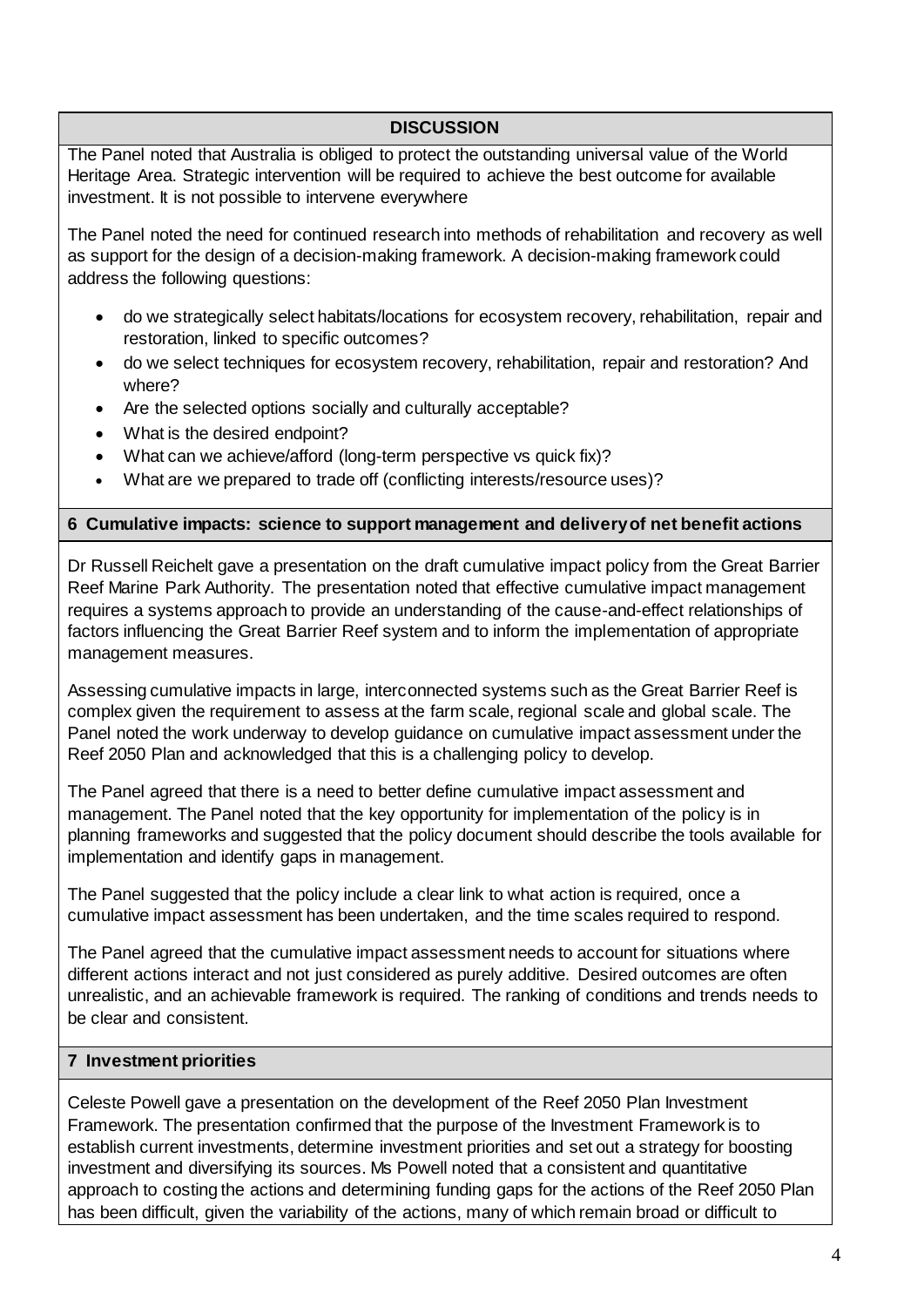define. However, Ms Powell confirmed that development of the framework is on track and that a consultant, RMCG, has been engaged and has completed an initial draft gap analysis. Data is currently being validated.

Kym Whiteoak from RMCG presented to the committee on the methodology, challenges and outcomes of the gap analysis. The methodology included collecting forecast investment data from a range of sources, including cash and in-kind investment to 2019/20. Data sources included:

- local government
- non-government data (private and philanthropic)
- data from Government lead agencies.

The Panel noted there is parallel work underway to review and prioritise implementation of Reef 2050 Plan actions that relate to:

- The Joint Field Management Program
- The Integrated Monitoring and Reporting Program and
- Traditional Owner actions.

The Panel noted that there are known funding gaps for these groups of actions and the work streams remain high priority. These actions were excluded from detailed examination except where time allowed.

Noting that the principles for investment prioritisation were taken into account in the prioritisation work in 2015, the Panel agreed that its input should focus on actions which will deliver the greatest impact for the reef. Actions for which there is a minor gap (<\$1million over five years) were excluded from detailed examination as lead reporting agencies should be able to address these gaps without Panel input.

The preliminary gap analysis results were used in two break out groups to examine actions that were identified as immediate priorities in the 2015 prioritisation exercise and are not currently fully funded (noting exclusions described above).

Both break out groups rated the following actions highly (ie: an average of >4 out of 5):

| WQA3                                                                                              | Pending the outcome of the review of regulation and market-based<br>mechanisms to improve water quality, require farmers to be accredited to<br>best management practice guidelines or to operate under an<br>Environmental Risk Management Plan.   | Completed<br>or Fully<br><b>Funded</b> |  |  |
|---------------------------------------------------------------------------------------------------|-----------------------------------------------------------------------------------------------------------------------------------------------------------------------------------------------------------------------------------------------------|----------------------------------------|--|--|
| WQA7                                                                                              | Finalise and implement plans (Water Quality Improvement Plans - Healthy<br>Unable to<br>Waters Management Plans) for Reef catchments and key coastal areas,<br>Quantify<br>identifying implementation priorities for protection of the Reef.<br>Gap |                                        |  |  |
| The following actions were rated highly by one break out group but were not rated by both groups. |                                                                                                                                                                                                                                                     |                                        |  |  |
| WQA2                                                                                              | Continue improvement in water quality from broadscale land use through<br>implementation of Reef Water Quality Protection Plan 2013 actions.                                                                                                        | <b>High</b>                            |  |  |
| EHA <sub>6</sub>                                                                                  | Further develop regionally relevant standards for ecosystem health<br>(desired state, critical thresholds and health indicators) that inform and<br>support the Integrated Monitoring and Reporting program.                                        | <b>High</b>                            |  |  |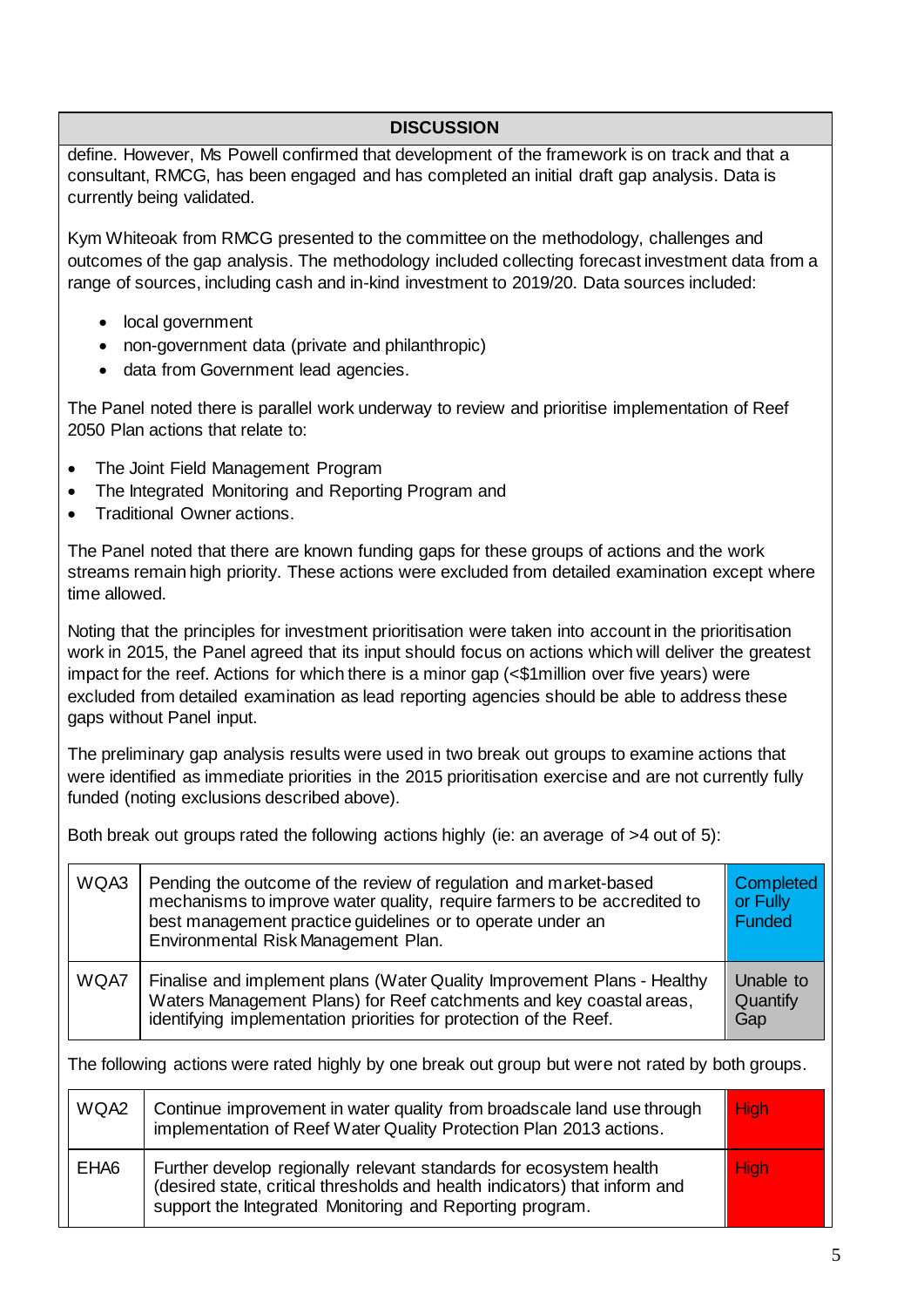| <b>DISCUSSION</b> |                                                                                                                                                                                                                                            |                              |  |  |  |
|-------------------|--------------------------------------------------------------------------------------------------------------------------------------------------------------------------------------------------------------------------------------------|------------------------------|--|--|--|
| EHA11             | Maintain the Great Barrier Reef Marine Park and Great Barrier Reef Coast<br>Marine Park Zoning Plans and enhance compliance.                                                                                                               | Medium-<br><b>High</b>       |  |  |  |
| GA <sub>15</sub>  | Develop, implement, and operate an Integrated Monitoring and Reporting<br>program to facilitate adaptive management for the Reef.                                                                                                          | Medium-<br>High              |  |  |  |
| EHA <sub>19</sub> | Develop guidelines for assessing cumulative impacts (including climate<br>change pressures) on Matters of National Environmental Significance<br>including ecosystem and heritage values in the Great Barrier Reef World<br>Heritage Area. | Unable to<br>Quantify<br>Gap |  |  |  |
| EBA11             | Continue to refine and improve guidance and procedural requirements for<br>avoiding, mitigating and offsetting impacts to the Reef from industry<br>activities using standardised policies, procedures and guidelines.                     | Unable to<br>Quantify<br>Gap |  |  |  |
| EHA7              | Prioritise functional ecosystems critical to Reef health in each region for<br>their protection, restoration and management.                                                                                                               | Unable to<br>Quantify<br>Gap |  |  |  |

Key:

| <b>Completed or Fully Funded</b> | \$0             |  |
|----------------------------------|-----------------|--|
| Low                              | Less than \$1M  |  |
| Low-Medium                       | \$1M to \$5M    |  |
| Medium                           | \$5M to \$10M   |  |
| Medium-High                      | \$10M to \$20M  |  |
| High                             | \$20M to \$100M |  |

### **8 Providing impactful advice**

Prof Helene Marsh gave a presentation to the Panel, reflecting on experiences with other committees where advice has been contested publically or privately. In his book, 'The Honest Broker: Making Sense of Science in Policy and Politics', Roger Pielke identifies four idealised and simplified roles for scientists in policy and politics. Prof Marsh requested that the Panel break into groups and consider the advantages and disadvantages of each role, and to consider when it might be appropriate to provide advice in each role in relation to the terms of references for the Panel.

The Panel broke into three groups and discussed the different roles and how each might apply given their terms of reference. The Panel agreed that they are not policy makers, and that their main role is to provide the scientific evidence and input, to allow the policy makers to make the appropriate decision. The Panel agreed on a checklist to be used when they give advice, to keep them honest to their role.

- a) Is our advice informed by up to date science available?
- b) Have uncertainties been identified and their levels described?
- c) Are there scientific disputes about the facts (if so what are they)?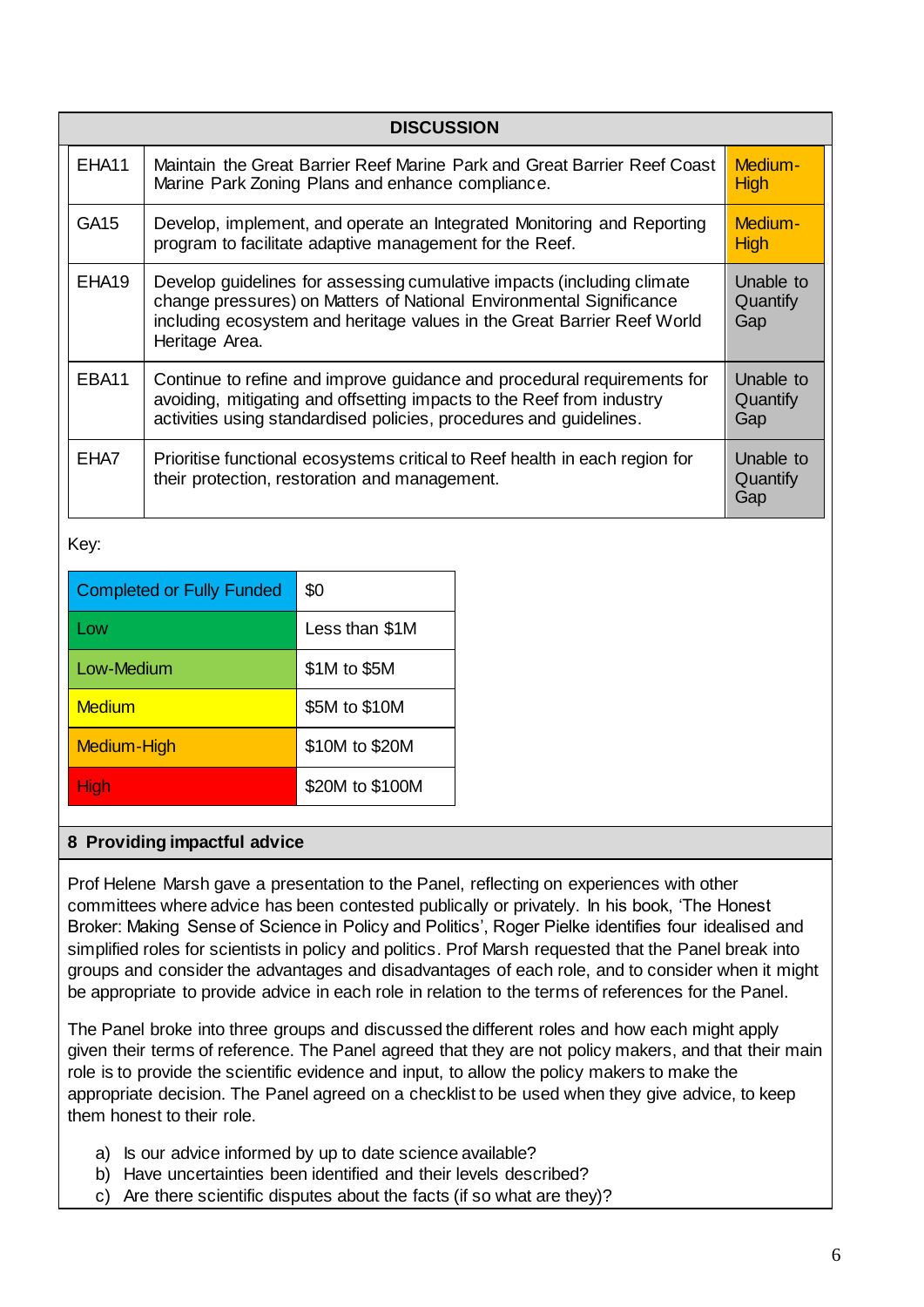- d) Have all the full range of values framing the problem/ information/ decision been made clear?
- e) Does the Panel have the collective expertise required to provide the full range of alternatives, consistent with advice?
- f) If the answer to e is no, what should we do?

The Panel agreed that it is important to bring the community along the scientific discussion, to ensure that there is an understanding of the decisions being made. The Panel agreed that this is a topic that could be discussed in more detail at a future meeting.

### **9 Consolidation of advice** *(Science Implementation Plan)*

The Panel discussed the options available to transmit advice on the day's discussions to the Great Barrier Reef Ministerial Forum. The Panel agreed that a Science Implementation Plan was not necessary at this time and that the outcomes of the workshop sessions should be incorporated into meeting minutes.

The Panel agreed that the workshop sessions were valuable and that future meetings should have a hot topic or workshop item to be lead by a Panel member. The Panel requested the Secretariat recirculate the workshop topics document for discussion at the next meeting.

### **10 Emerging Scientific matters**

The Panel discussed the paper regarding the potential for engagement of the Bureau of Meteorology in work related to the Panel. It is important that the Bureau be engaged on the Reef, as the agency is responsible for climate data, the operation of the Marine Water Quality Dashboard, and forecasting models under eReefs.

The Panel discussed various options to engage with the Bureau to ensure the best outcome for Reef health. The Panel noted that the Bureau is involved in Australian Government meetings on the Reef and Reef 2050 Plan implementation, and is a member of the data management and systems working group of the Integrated Monitoring and Reporting Program Steering Group.

The Panel agreed that a paper be drafted for the next meeting, giving more detail to the technical and strategic gaps in relation to Reef 2050 Plan outcomes that require more input by the Bureau. The Chair recommended that key Panel members meet with senior Bureau officials at the next opportunity to discuss the gaps.

**Action 1:** Dr Roger Shaw to draft paper on Bureau of Meteorology involvement for the next Panel meeting.

**Action 2:** Dr Roger Shaw and Dr Russell Reichelt to meet with senior Bureau of Meteorology officials to discuss opportunities to collaborate more effectively on the Reef.

**11 Update from Reef Water Quality Protection Plan Independent Science Panel working group**

The Panel noted progress of the Reef Water Quality Protection Plan Independent Science Panel working group.

The Panel was updated on the Marine Water Quality metric, and the remote sensing data to be used for the Report Card 2015. The Panel noted that a patch was successfully deployed to allow